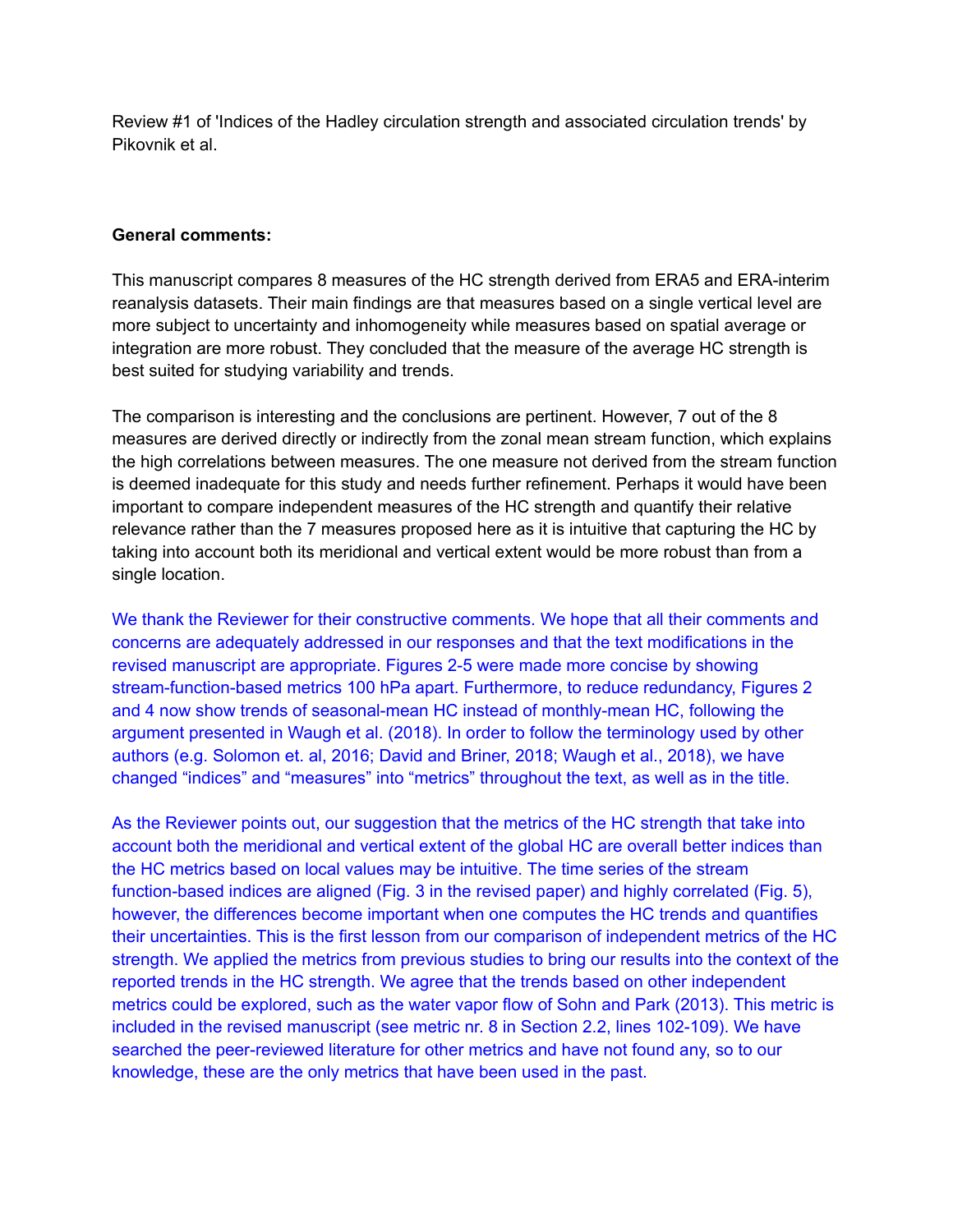It is unclear how to quantify the relative relevance of metrics if we do not have a reference (or generally agreed) HC strength metric to which various other metrics can be compared. It is in this context that we introduced a new, energy-based integral metric of the HC strength. The unbalanced energy of the zonal mean circulation is straightforward to derive for gridded datasets and it includes all 3 spatial dimensions of the unbalanced circulation. We are not sure what exactly the reviewer finds confusing about the new energy metric, but the metric is discussed in more detail in the revised manuscript. It is different from the stream function, but also from the omega-based and velocity-potential-based metrics, and more research can be done to refine it, especially to differentiate between the northern and southern branches of the Hadley cell. Our figures A2 and A3 suggest that the global unbalanced circulation is an adequate description of the HC, implying that the associated total energy is an adequate description of the HC strength. We believe that it is a suitable metric also for an intercomparison of reanalyses and climate models analyzed in terms of the normal-mode functions.

Davis, N., & Birner, T. (2017). On the Discrepancies in Tropical Belt Expansion between Reanalyses and Climate Models and among Tropical Belt Width Metrics, Journal of Climate, 30(4), 1211-1231.

Solomon, A., Polvani, L. M., Waugh, D. W., and Davis, S. M. (2016), Contrasting upper and lower atmospheric metrics of tropical expansion in the Southern Hemisphere, Geophys. Res. Lett., 43, 10,496– 10,503, doi:10.1002/2016GL070917.

Sohn, B. J., and Park, S.-C. (2010), Strengthened tropical circulations in past three decades inferred from water vapor transport, J. Geophys. Res., 115, D15112, doi:10.1029/2009JD013713.

Waugh, D. W., Grise, K. M., Seviour, W. J. M., Davis, S. M., Davis, N., Adam, O., Son, S.-W., Simpson, I. R., Staten, P. W., Maycock, A. C., Ummenhofer, C. C., Birner, T., & Ming, A. (2018). Revisiting the Relationship among Metrics of Tropical Expansion, Journal of Climate, 31(18), 7565-7581.

## **Specific comments:**

I find it strange to choose 2 versions of the ECMWF reanalysis instead of 2 new-generation products such as ERA5 and CFSR for a more independent comparison. It's been reported that ERA5 is an improved version of ERAI with many significant fixed errors therefore the discrepancies found by the authors may be attributed to those improvements.

In their specific comment, the Reviewer points out that ERA5 is a more advanced and therefore more reliable reanalysis dataset than ERA-Interim. We could not agree more and we emphasize this out in the revised paper (lines 68-76). Although relatively few evaluations of the CFSR have been conducted and thus its performance is not well-known, we believe that CFSR is much more advanced than the NCEP-NCAR reanalyses. Yet, many researchers would argue that even the NCEP-NCAR reanalysis suffices for the description of the large-scale circulation. Even